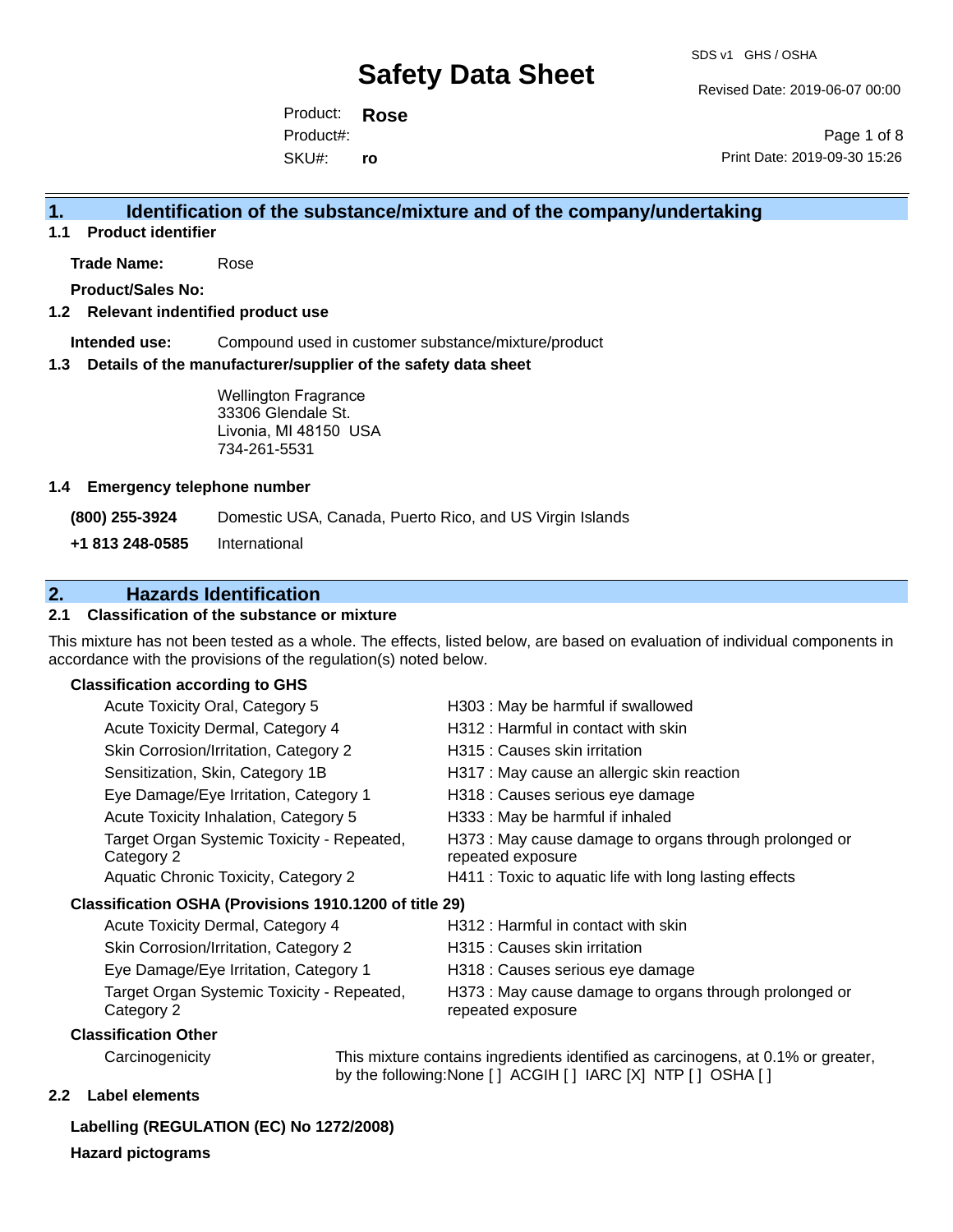#### SDS v1 GHS / OSHA

# **Safety Data Sheet**

Revised Date: 2019-06-07 00:00

Print Date: 2019-09-30 15:26

Page 2 of 8

Product: **Rose**  SKU#: Product#: **ro**





### **Signal Word: Danger**

| May cause damage to organs through prolonged or repeated exposure |
|-------------------------------------------------------------------|
|                                                                   |
|                                                                   |

### **Precautionary Statements**

### **Prevention:**

| P <sub>260</sub> | Do not breathe dust/fume/gas/mist/vapors/spray                        |
|------------------|-----------------------------------------------------------------------|
| P <sub>264</sub> | Wash hands thoroughly after handling                                  |
| P272             | Contaminated work clothing should not be allowed out of the workplace |
| P273             | Avoid release to the environment                                      |

### **Response:**

| P302 + P352          | IF ON SKIN: Wash with soap and water                                                                                             |
|----------------------|----------------------------------------------------------------------------------------------------------------------------------|
| $P304 + P312$        | IF INHALED: Call a POISON CENTER or doctor/physician if you feel unwell                                                          |
| $P305 + P351 + P338$ | IF IN EYES: Rinse cautiously with water for several minutes Remove contact lenses if<br>present and easy to do. continue rinsing |
| P310                 | Immediately call a POISON CENTER or doctor/physician                                                                             |
| P312                 | Call a POISON CENTER or doctor/physician if you feel unwell                                                                      |
| P314                 | Get Medical advice/attention if you feel unwell                                                                                  |
| $P333 + P313$        | If skin irritation or a rash occurs: Get medical advice/attention                                                                |
| P362                 | Take off contaminated clothing and wash before reuse                                                                             |
| P363                 | Wash contaminated clothing before reuse                                                                                          |
| P391                 | <b>Collect Spillage</b>                                                                                                          |
|                      |                                                                                                                                  |

### **2.3 Other Hazards**

### **no data available**

### **3. Composition/Information on Ingredients**

### **3.1 Mixtures**

This product is a complex mixture of ingredients, which contains among others the following substance(s), presenting a health or environmental hazard within the meaning of the UN Globally Harmonized System of Classification and Labeling of Chemicals (GHS):

| CAS#       |     | Conc. |                           |
|------------|-----|-------|---------------------------|
| Ingredient | EC# | Range | <b>GHS Classification</b> |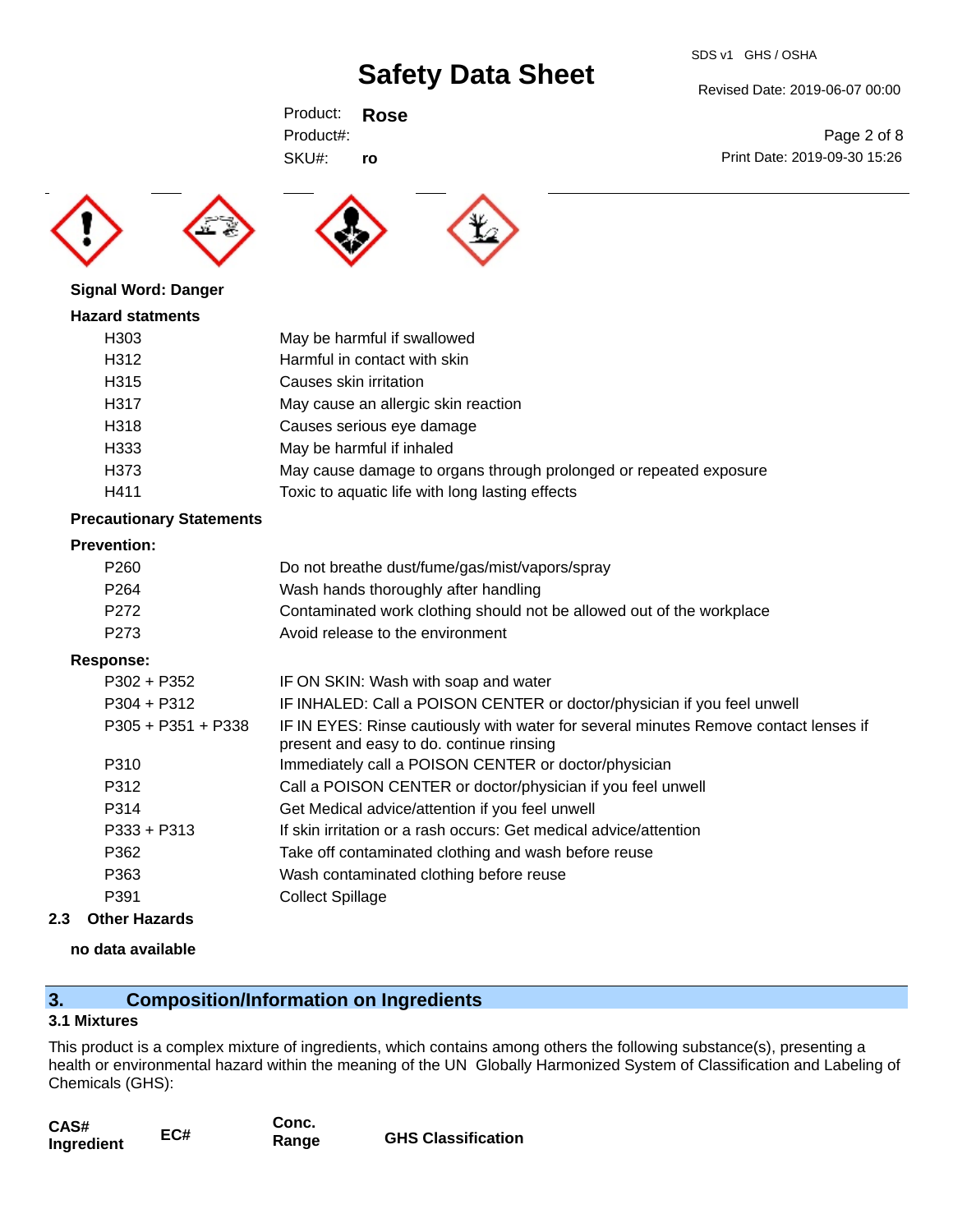Revised Date: 2019-06-07 00:00

Product: **Rose**  SKU#: Product#: **ro**

Page 3 of 8 Print Date: 2019-09-30 15:26

| CAS#<br>Ingredient     | EC#                                     | Conc.<br>Range                                           | <b>GHS Classification</b>                   |
|------------------------|-----------------------------------------|----------------------------------------------------------|---------------------------------------------|
| $60 - 12 - 8$          | 200-456-2                               | 20 - 30 %                                                | H302; H313; H316; H319                      |
| phenethyl alcohol      |                                         |                                                          |                                             |
| 106-24-1               | 203-377-1                               | 10 - 20 %                                                | H303; H315; H317; H318; H402                |
| Geraniol               |                                         |                                                          |                                             |
| 101-86-0               | 202-983-3                               | $5 - 10%$                                                | H303; H316; H317; H400; H411                |
|                        | Hexyl cinnamaldehyde                    |                                                          |                                             |
| 106-25-2               | 203-378-7                               | $5 - 10%$                                                | H303; H315; H317; H319; H401                |
| Nerol                  |                                         |                                                          |                                             |
| 119-61-9               | 204-337-6                               | $5 - 10%$                                                | H303; H313; H373; H401; H411                |
| Benzophenone           |                                         |                                                          |                                             |
| 106-22-9               | 203-375-0                               | $5 - 10%$                                                | H303; H313; H315; H317; H319; H401          |
| Citronellol            |                                         |                                                          |                                             |
| $140 - 11 - 4$         | 205-399-7                               | $5 - 10%$                                                | H303; H401; H412                            |
| Benzyl acetate         |                                         |                                                          |                                             |
| 78-70-6                | 201-134-4                               | $5 - 10%$                                                | H227; H303; H315; H317; H319; H402          |
| Linalool               |                                         |                                                          |                                             |
| 120-51-4               | 204-402-9                               | $2 - 5%$                                                 | H302; H313; H400; H411                      |
| <b>Benzyl Benzoate</b> |                                         |                                                          |                                             |
| 150-84-5               | 205-775-0                               | $2 - 5%$                                                 | H315; H401; H411                            |
| Citronellyl Acetate    |                                         |                                                          |                                             |
| 104-54-1               | 203-212-3                               | $2 - 5%$                                                 | H303; H317                                  |
| Cinnamyl Alcohol       |                                         |                                                          |                                             |
| $90-17-5$              | 201-972-0                               | $1 - 2%$                                                 | H315; H402; H412                            |
|                        | Trichloromethyl phenyl carbinyl acetate |                                                          |                                             |
| $127 - 41 - 3$         | 204-841-6                               | $1 - 2%$                                                 | H316                                        |
| alpha-lonone           |                                         |                                                          |                                             |
| 1222-05-5              | 214-946-9                               | $1 - 2%$                                                 | H316; H400; H410                            |
|                        | Hexamethylindanopyran                   |                                                          |                                             |
| 105-95-3               | 203-347-8                               | $1 - 2%$                                                 | H401                                        |
| Ethylene brassylate    |                                         |                                                          |                                             |
| 80-54-6                | 201-289-8                               | $1 - 2%$                                                 | H227; H302; H315; H317; H361; H401;<br>H412 |
|                        | <b>Butylphenyl Methylpropional</b>      |                                                          |                                             |
| 128-37-0               | 204-881-4                               | $1 - 2%$                                                 | H316; H400; H410                            |
|                        | <b>Butylated hydroxytoluene</b>         |                                                          |                                             |
|                        |                                         | See Section 16 for full text of GHS classification codes |                                             |

See Section 16 for full text of GHS classification codes which where not shown in section 2

Total Hydrocarbon Content (%  $w/w$ ) = 0.04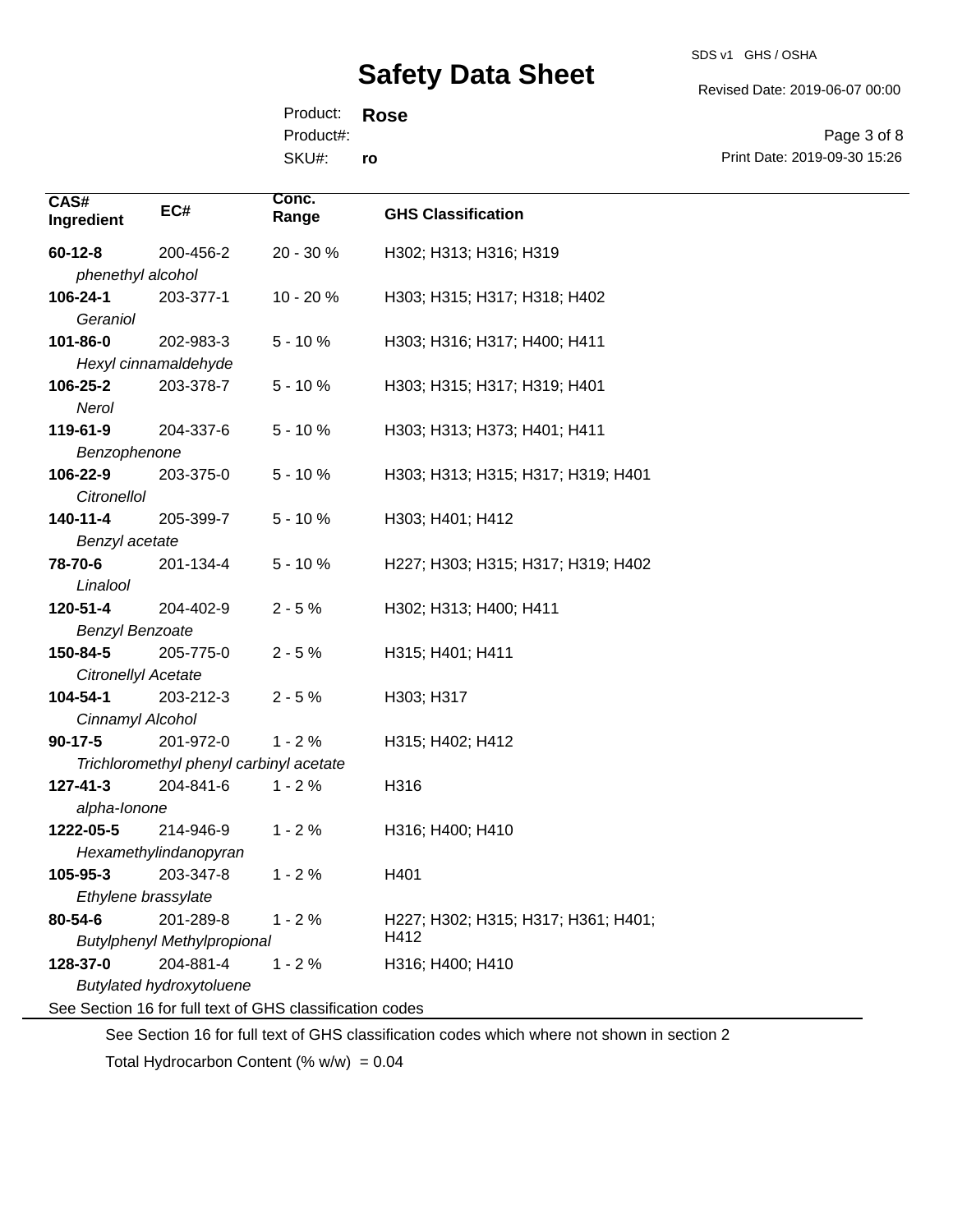SDS v1 GHS / OSHA

Revised Date: 2019-06-07 00:00

Product: **Rose**  SKU#: Product#: **ro**

Page 4 of 8 Print Date: 2019-09-30 15:26

| <b>First Aid Measures</b><br>4.                                    |                                                                                                               |  |  |
|--------------------------------------------------------------------|---------------------------------------------------------------------------------------------------------------|--|--|
| <b>Description of first aid measures</b><br>4.1                    |                                                                                                               |  |  |
| Inhalation:                                                        | Remove from exposure site to fresh air and keep at rest.<br>Obtain medical advice.                            |  |  |
| <b>Eye Exposure:</b>                                               | Flush immediately with water for at least 15 minutes.<br>Contact physician if symptoms persist.               |  |  |
| <b>Skin Exposure:</b>                                              | Remove contaminated clothes. Wash thoroughly with water (and soap).<br>Contact physician if symptoms persist. |  |  |
| Ingestion:                                                         | Rinse mouth with water and obtain medical advice.                                                             |  |  |
| Most important symptoms and effects, both acute and delayed<br>4.2 |                                                                                                               |  |  |
| <b>Symptoms:</b>                                                   | no data available                                                                                             |  |  |
| Risks:                                                             | Refer to Section 2.2 "Hazard Statements"                                                                      |  |  |
| 4.3                                                                | Indication of any immediate medical attention and special treatment needed                                    |  |  |
| <b>Treatment:</b>                                                  | Refer to Section 2.2 "Response"                                                                               |  |  |
|                                                                    |                                                                                                               |  |  |
| 5.<br><b>Fire-Fighting measures</b>                                |                                                                                                               |  |  |
| <b>Extinguishing media</b><br>5.1                                  |                                                                                                               |  |  |
| Suitable:                                                          | Carbon dioxide (CO2), Dry chemical, Foam                                                                      |  |  |
| <b>Unsuitable</b>                                                  | Do not use a direct water jet on burning material                                                             |  |  |
| 5.2 Special hazards arising from the substance or mixture          |                                                                                                               |  |  |
| During fire fighting:                                              | Water may be ineffective                                                                                      |  |  |
| <b>Advice for firefighters</b><br>5.3                              |                                                                                                               |  |  |
| <b>Further information:</b>                                        | Standard procedure for chemical fires                                                                         |  |  |

### **6. Accidental Release Measures**

### **6.1 Personal precautions, protective equipment and emergency procedures**

Avoid inhalation and contact with skin and eyes. A self-contained breathing apparatus is recommended in case of a major spill.

### **6.2 Environmental precautions**

Keep away from drains, soil, and surface and groundwater.

### **6.3 Methods and materials for containment and cleaning up**

Clean up spillage promptly. Remove ignition sources. Provide adequate ventilation. Avoid excessive inhalation of vapors. Gross spillages should be contained by use of sand or inert powder and disposed of according to the local regulations.

### **6.4 Reference to other sections**

Not Applicable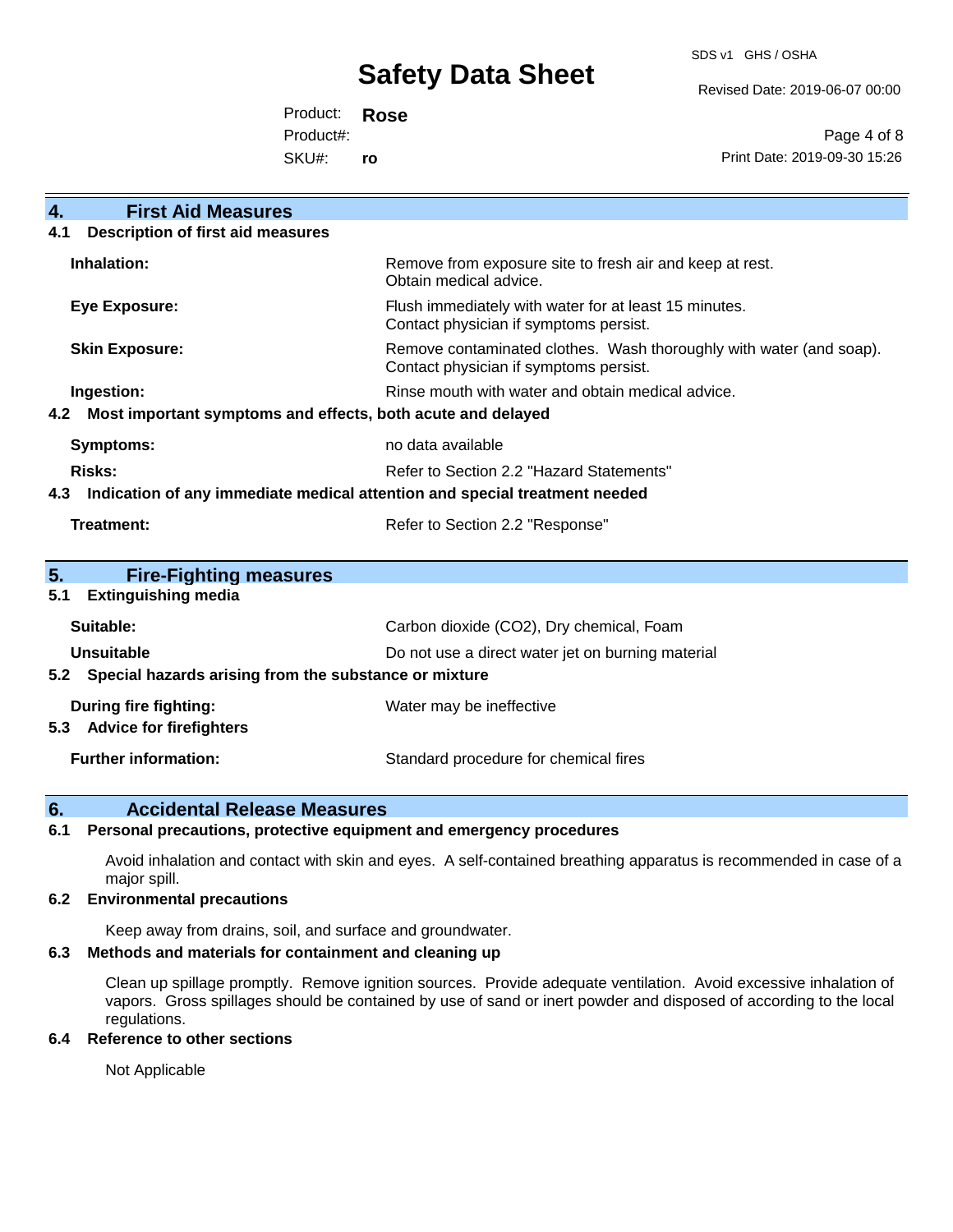Revised Date: 2019-06-07 00:00

Product: **Rose**  SKU#: Product#: **ro**

Page 5 of 8 Print Date: 2019-09-30 15:26

### **7. Handling and Storage**

### **7.1 Precautions for safe handling**

Apply according to good manufacturing and industrial hygiene practices with proper ventilation. Do not drink, eat or smoke while handling. Respect good personal hygiene.

### **7.2 Conditions for safe storage, including any incompatibilities**

Store in a cool, dry and ventilated area away from heat sources and protected from light in tightly closed original container. Avoid uncoated metal container. Keep air contact to a minimum.

### **7.3 Specific end uses**

No information available

### **8. Exposure Controls/Personal Protection**

**8.1 Control parameters**

| <b>Exposure Limits:</b> |                                 |              |       |             |                                                  |
|-------------------------|---------------------------------|--------------|-------|-------------|--------------------------------------------------|
| <b>Component</b>        |                                 | <b>ACGIH</b> | ACGIH | <b>OSHA</b> | <b>OSHA</b><br>TWA ppm STEL ppm TWA ppm STEL ppm |
| 140-11-4                | Benzyl acetate                  | 10           |       |             |                                                  |
| 128-37-0                | <b>Butylated hydroxytoluene</b> |              |       |             |                                                  |

**Engineering Controls:** Use local exhaust as needed.

### **8.2 Exposure controls - Personal protective equipment**

| Eye protection:                | Tightly sealed goggles, face shield, or safety glasses with brow guards and side shields, etc.<br>as may be appropriate for the exposure |
|--------------------------------|------------------------------------------------------------------------------------------------------------------------------------------|
| <b>Respiratory protection:</b> | Avoid excessive inhalation of concentrated vapors. Apply local ventilation where appropriate.                                            |
| <b>Skin protection:</b>        | Avoid Skin contact. Use chemically resistant gloves as needed.                                                                           |

### **9. Physical and Chemical Properties**

### **9.1 Information on basic physical and chemical properties**

| Appearance:                  | Liquid                            |
|------------------------------|-----------------------------------|
| Odor:                        | Conforms to Standard              |
| Color:                       | Yellow Tint to Pale Yellow (G1-3) |
| <b>Viscosity:</b>            | Liquid                            |
| <b>Freezing Point:</b>       | Not determined                    |
| <b>Boiling Point:</b>        | Not determined                    |
| <b>Melting Point:</b>        | Not determined                    |
| <b>Flashpoint (CCCFP):</b>   | >200 F (93.33 C)                  |
| <b>Auto flammability:</b>    | Not determined                    |
| <b>Explosive Properties:</b> | None Expected                     |
| <b>Oxidizing properties:</b> | None Expected                     |
| Vapor Pressure (mmHg@20 C):  | 0.0208                            |
| %VOC:                        | 0.02                              |
| Specific Gravity @ 25 C:     | 0.9640                            |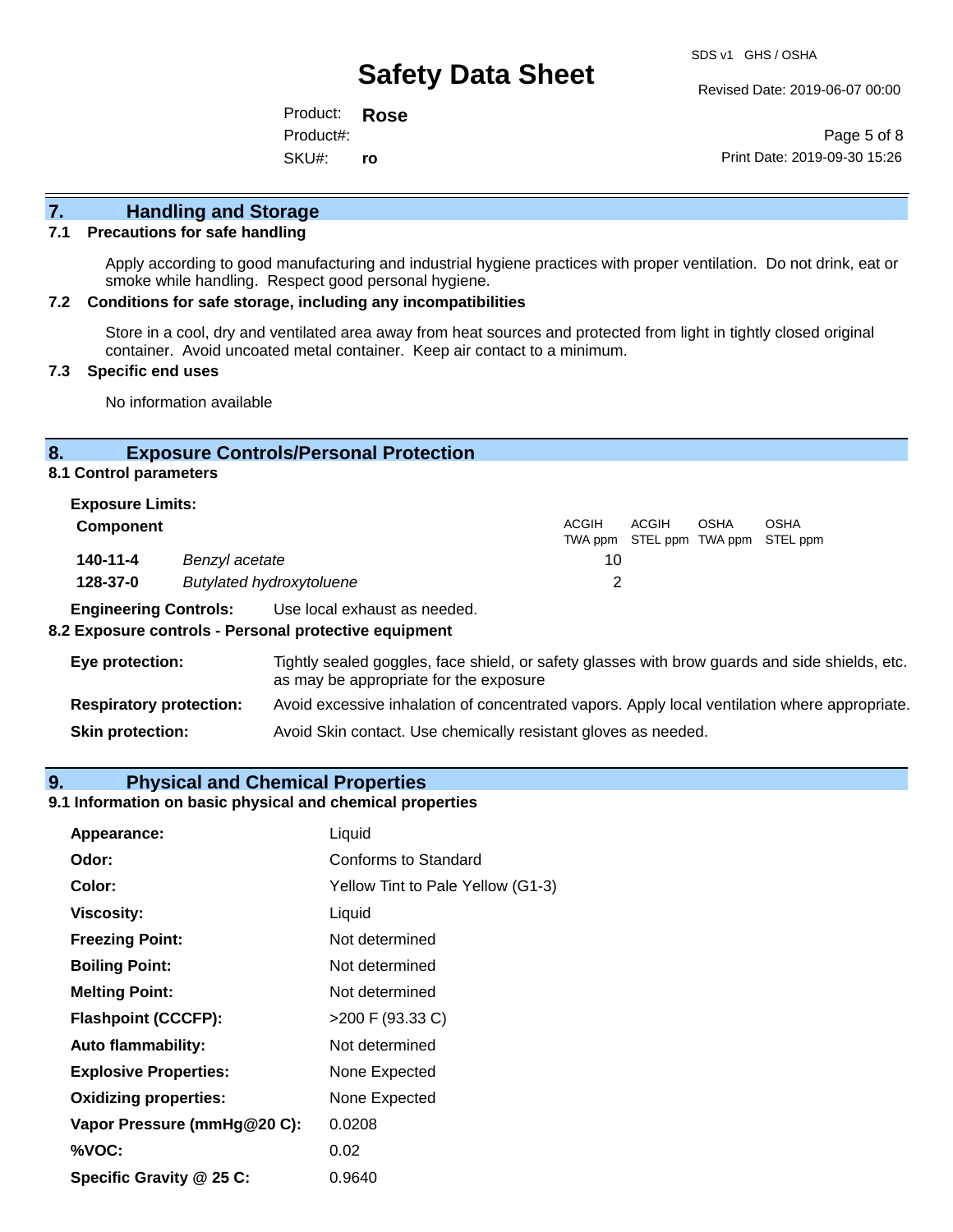Revised Date: 2019-06-07 00:00

| Product: <b>Rose</b> |     |                              |
|----------------------|-----|------------------------------|
| Product#:            |     | Page 6 of 8                  |
| SKU#:                | ro. | Print Date: 2019-09-30 15:26 |

| Density @ 25 C:          | 0.9610 |
|--------------------------|--------|
| Refractive Index @ 20 C: | 1.5110 |
| Soluble in:              | Oil    |

### **10. Stability and Reactivity**

| <b>10.1 Reactivity</b>                  | None                                               |
|-----------------------------------------|----------------------------------------------------|
| <b>10.2 Chemical stability</b>          | Stable                                             |
| 10.3 Possibility of hazardous reactions | None known                                         |
| <b>10.4 Conditions to avoid</b>         | None known                                         |
| 10.5 Incompatible materials             | Strong oxidizing agents, strong acids, and alkalis |
| 10.6 Hazardous decomposition products   | None known                                         |

### **11. Toxicological Information**

### **11.1 Toxicological Effects**

Acute Toxicity Estimates (ATEs) based on the individual Ingredient Toxicity Data utilizing the "Additivity Formula"

| Acute toxicity - Oral - (Rat) mg/kg                | (LD50: 2929.2551) May be harmful if swallowed                        |
|----------------------------------------------------|----------------------------------------------------------------------|
| Acute toxicity - Dermal - (Rabbit) mg/kg           | (LD50: 1884.6150) Harmful in contact with skin                       |
| Acute toxicity - Inhalation - (Rat) mg/L/4hr       | (LD50: 36.3637) May be harmful if inhaled                            |
| <b>Skin corrosion / irritation</b>                 | May be harmful if inhaled                                            |
| Serious eye damage / irritation                    | Causes serious eye damage                                            |
| <b>Respiratory sensitization</b>                   | Not classified - the classification criteria are not met             |
| <b>Skin sensitization</b>                          | May cause an allergic skin reaction                                  |
| <b>Germ cell mutagenicity</b>                      | Not classified - the classification criteria are not met             |
| Carcinogenicity                                    | Not classified - the classification criteria are not met             |
| <b>Reproductive toxicity</b>                       | Not classified - the classification criteria are not met             |
| Specific target organ toxicity - single exposure   | Not classified - the classification criteria are not met             |
| Specific target organ toxicity - repeated exposure | May cause damage to organs through prolonged or repeated<br>exposure |
| <b>Aspiration hazard</b>                           | Not classified - the classification criteria are not met             |

### **12. Ecological Information**

**12.1 Toxicity**

| <b>Acute acquatic toxicity</b>     | Not classified - the classification criteria are not met |
|------------------------------------|----------------------------------------------------------|
| <b>Chronic acquatic toxicity</b>   | Toxic to aquatic life with long lasting effects          |
| <b>Toxicity Data on soil</b>       | no data available                                        |
| <b>Toxicity on other organisms</b> | no data available                                        |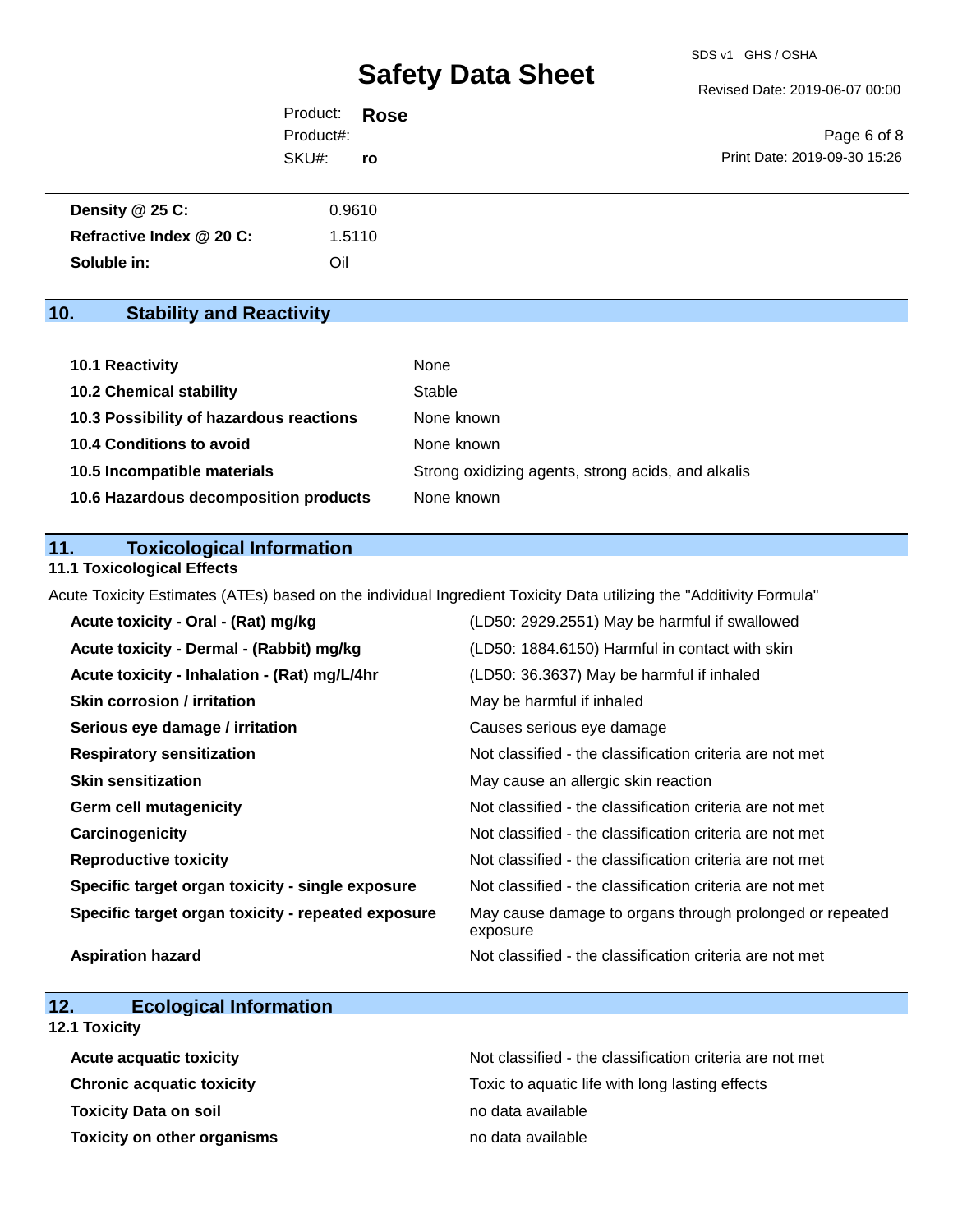SDS v1 GHS / OSHA

Revised Date: 2019-06-07 00:00

| Product: <b>Rose</b> |           |                              |
|----------------------|-----------|------------------------------|
| Product#:            |           | Page 7 of 8                  |
| SKU#:                | <b>ro</b> | Print Date: 2019-09-30 15:26 |

| 12.2 Persistence and degradability | no data available |  |
|------------------------------------|-------------------|--|
| 12.3 Bioaccumulative potential     | no data available |  |
| 12.4 Mobility in soil              | no data available |  |
| 12.5 Other adverse effects         | no data available |  |

### **13. Disposal Conditions**

### **13.1 Waste treatment methods**

Do not allow product to reach sewage systems. Dispose of in accordance with all local and national regulations. Send to a licensed waste management company.The product should not be allowed to enter drains, water courses or the soil. Do not contaminate ponds, waterways or ditches with chemical or used container.

### **14. Transport Information**

| <b>Marine Pollutant</b>                                                                                   |                    | Yes. Ingredient of greatest environmental impact:<br>1222-05-5 : (1 - 2 %) : Hexamethylindanopyran |                            |                                 |                                       |                                                               |               |
|-----------------------------------------------------------------------------------------------------------|--------------------|----------------------------------------------------------------------------------------------------|----------------------------|---------------------------------|---------------------------------------|---------------------------------------------------------------|---------------|
| Regulator                                                                                                 |                    |                                                                                                    |                            | <b>Class</b>                    | <b>Pack Group</b>                     | <b>Sub Risk</b>                                               | UN-nr.        |
| U.S. DOT (Non-Bulk)                                                                                       |                    |                                                                                                    |                            |                                 | Not Regulated - Not Dangerous Goods   |                                                               |               |
| <b>Chemicals NOI</b>                                                                                      |                    |                                                                                                    |                            |                                 |                                       |                                                               |               |
| <b>ADR/RID (International Road/Rail)</b>                                                                  |                    |                                                                                                    |                            |                                 |                                       |                                                               |               |
| <b>Environmentally Hazardous</b><br>Substance, Liquid, n.o.s.                                             |                    |                                                                                                    |                            | 9                               | $\mathbf{III}$                        |                                                               | <b>UN3082</b> |
| <b>IATA (Air Cargo)</b>                                                                                   |                    |                                                                                                    |                            |                                 |                                       |                                                               |               |
| <b>Environmentally Hazardous</b><br>Substance, Liquid, n.o.s.                                             |                    |                                                                                                    |                            | 9                               | III                                   |                                                               | <b>UN3082</b> |
| <b>IMDG (Sea)</b>                                                                                         |                    |                                                                                                    |                            |                                 |                                       |                                                               |               |
| <b>Environmentally Hazardous</b><br>Substance, Liquid, n.o.s.                                             |                    | 9                                                                                                  | $\mathbf{III}$             |                                 | <b>UN3082</b>                         |                                                               |               |
| 15.<br><b>Regulatory Information</b>                                                                      |                    |                                                                                                    |                            |                                 |                                       |                                                               |               |
| <b>U.S. Federal Regulations</b>                                                                           |                    |                                                                                                    |                            |                                 |                                       |                                                               |               |
| <b>TSCA (Toxic Substance Control Act)</b><br>All components of the substance/mixture are listed or exempt |                    |                                                                                                    |                            |                                 |                                       |                                                               |               |
| 40 CFR(EPCRA, SARA, CERCLA and CAA)<br>This product contains NO components of concern.                    |                    |                                                                                                    |                            |                                 |                                       |                                                               |               |
| <b>U.S. State Regulations</b>                                                                             |                    |                                                                                                    |                            |                                 |                                       |                                                               |               |
| <b>California Proposition 65 Warning</b>                                                                  |                    |                                                                                                    |                            |                                 |                                       | This product contains the following components:               |               |
| 119-61-9                                                                                                  | 204-337-6 5 - 10 % |                                                                                                    | Benzophenone               |                                 |                                       |                                                               |               |
| 94-59-7                                                                                                   |                    |                                                                                                    | $202 - 345 - 4 \le 6$ ppm  | Safrole (Natural Source)        |                                       |                                                               |               |
| $93-15-2$                                                                                                 |                    |                                                                                                    | $202 - 223 - 0 \leq 4$ ppm | Methyl Eugenol (Natural Source) |                                       |                                                               |               |
| 123-35-3(NF 204-622-5 $\leq$ 1 ppm                                                                        |                    |                                                                                                    |                            | beta-Myrcene (Natural Source)   |                                       |                                                               |               |
| <b>Canadian Regulations</b>                                                                               |                    |                                                                                                    |                            |                                 |                                       |                                                               |               |
| <b>DSL</b>                                                                                                |                    |                                                                                                    |                            |                                 | components are NOT on the List:       | 100.00% of the components are listed or exempt. The following |               |
| 94201-73-7                                                                                                | 303-662-1          |                                                                                                    | $\leq$ 60 ppm              |                                 | Tetrahydro-4-methyl-2-phenyl-2H-pyran |                                                               |               |